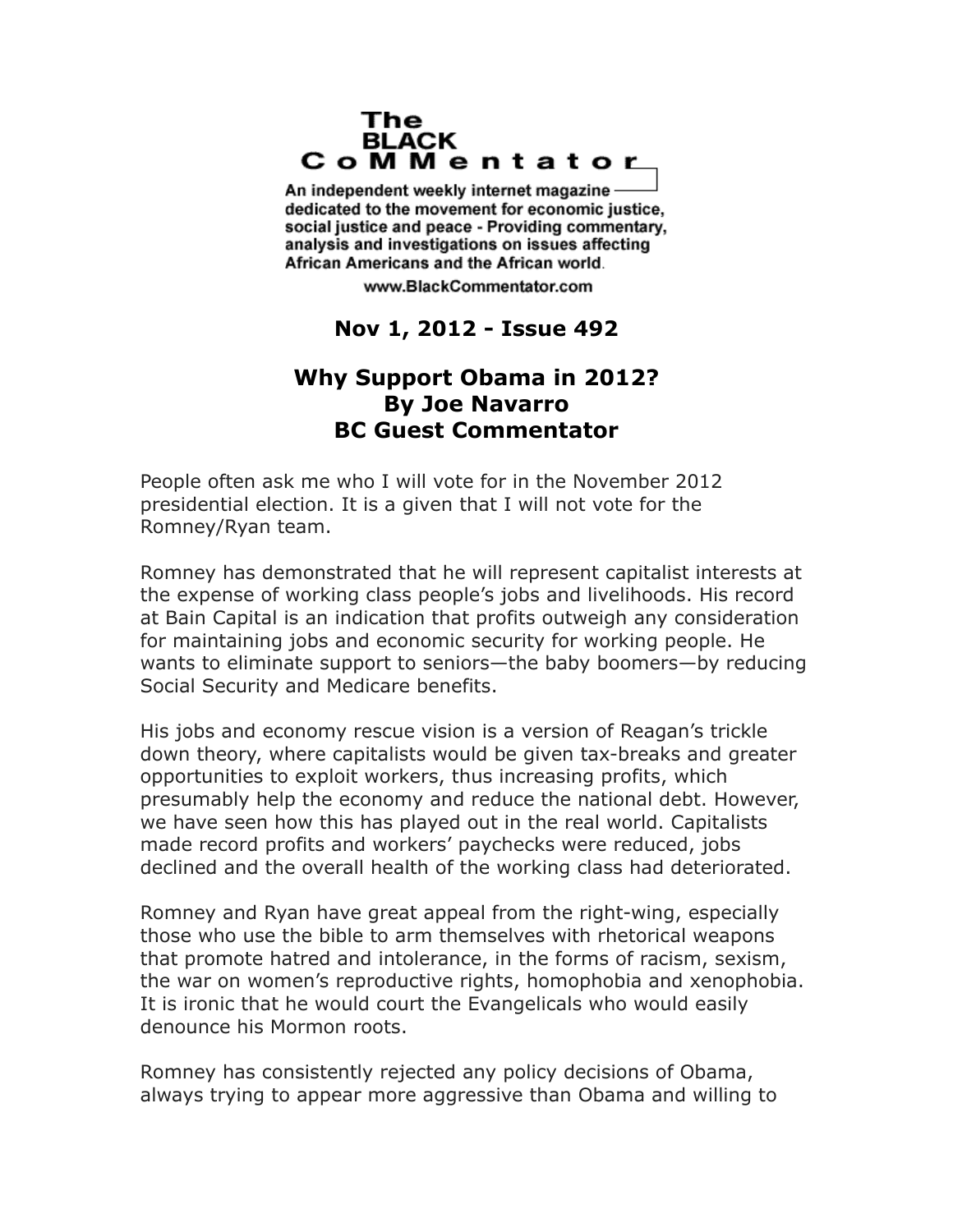use the military to invade other nations. In reality it cannot be said that Obama is a "dove" when it comes to Middle East policies, where as commander-in-chief approves of indiscriminate drone attacks on civilians, arming and supporting unknown insurgents, and support of the Israeli occupation of Palestine.

However, I would argue that on some issues there are differences between Obama and Romney. In their desperate attempts to unseat Obama the Republicans—Tea Party activists and political strategists like Carl Rove—have made an effort to red-bait Obama, calling him a socialist (even though he is clearly not) and to stubbornly argue that he's actually a Muslim and not a U.S. born citizen. Clearly race has everything to do with this election.

There are many on the left who argue that there is no difference between Obama and Romney, and no difference between Democrats and Republicans. From the perspective of both candidates and their respective parties, I would agree that Democrats and Republicans, Obama and Romney, have the same goal of preserving capitalism and continuing a system of privilege and elitism, where capitalists have dominion over this nation economically and politically, and they both pursue the same imperialist agenda. However, I believe they have differences as to how capitalism would be best preserved.

The left, a broad range of progressive activists, from socialists to reformers, including Democrats, also has differences about how to look at Obama. From the socialist left, which believes that nothing will improve unless the capitalist system is replaced by socialism, there is an ambivalent attitude about supporting Obama. The left-leaning liberals and reformers tend to support Obama uncritically in spite of his pro-war, anti-immigrant, and anti-democratic policies that include domestic spying on activists.

I do not believe that there is a strong socialist current in this nation now. Hoping that people will reject elections and embrace socialism and strive for socialist laws, along with socialist economic and military policies would only be wishful thinking and a waste of time. I believe that people who consider themselves leftists, progressives or socialists should have a strategy for the elections. I would view involvement in the current elections as a temporary effort to forestall the right-wing's ability to control this nation completely and use this time as a period of struggling to defend the rights of people. This is also an opportunity to engage people in discourse about the current economic and political system we live in and how it affects people's lives.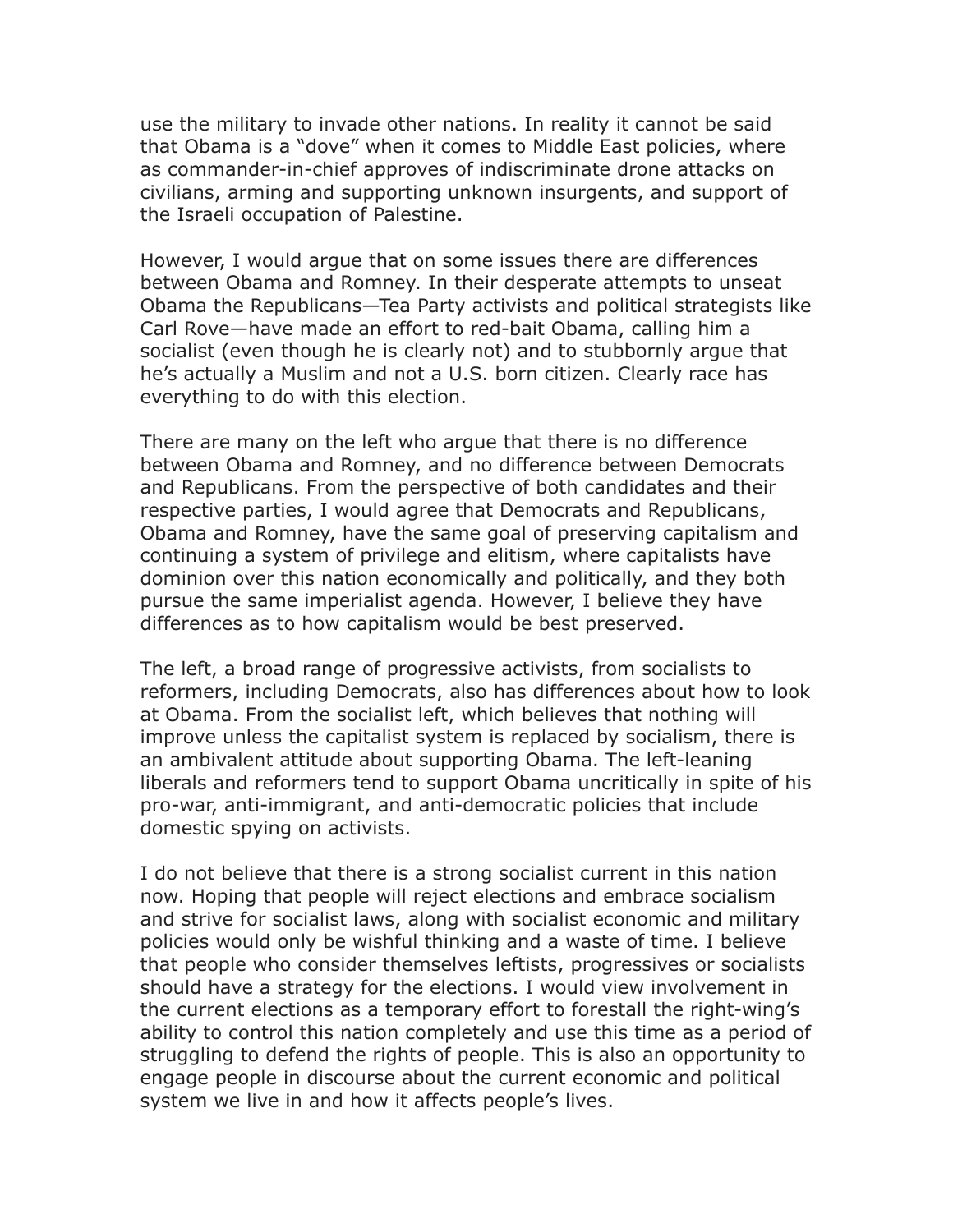At the same time I would caution that there are two potentially negative outcomes from participation (or non-participation) in elections: participation could undermine the credibility of a group by making it seem naïve and willing accomplices to bad policies; and, non-participation would also ruin the credibility of a group, making it seem cynical and arrogant.

I will support Obama in the election. I supported his first campaign because it was an important formal step in breaking down the barriers to lily-white institutions, particularly the White House. It was a successful historical effort by millions of people to elect an African-American as president. 2008 was the year that people voted for what they believed was a platform for peace, equality and hope for a better nation. When Obama, the candidate for president, ran his campaign many people thought they heard a candidate who would work for equality, economic prosperity for working people, taxing the rich, affordable health care, ending the wars in Afghanistan and Iraq, open dialogue with the rest of the world, support immigrant rights, women's rights and LGBT rights. There was a progressive undercurrent in his message that attracted many people. It was definitely better than McCain/Palin.

I will support Obama this election, even though I do not agree with many of his policies. At the same time I do support his policies that will assist elderly people, provide health care that is more affordable, and taxing the wealthiest Americans. I believe that the progressive activists in this country will have an opportunity to push this administration to support policies to improve the lives of workers, oppressed nationalities, immigrants, women and LGBT people.

Obama can be supported and criticized at the same time. Clearly, Obama's efforts to carry out his campaign promises are dismal. He has become a disappointment to many people in this nation. To me this election is a question of preventing the worst right-wing candidates from getting elected. It means preventing (at least for now) worse draconian policies and allowing the oldest people of this country to hold on to some of their benefits, and allowing the heath care act to assist more people with medical care costs.

In the electoral arena I am a Green Party member. I support the idea of forming an independent third party. The Green Party is a liberal to left party and I believe that most members do not conceive of the Green Party being an anti-capitalist party. That poses great limitations.